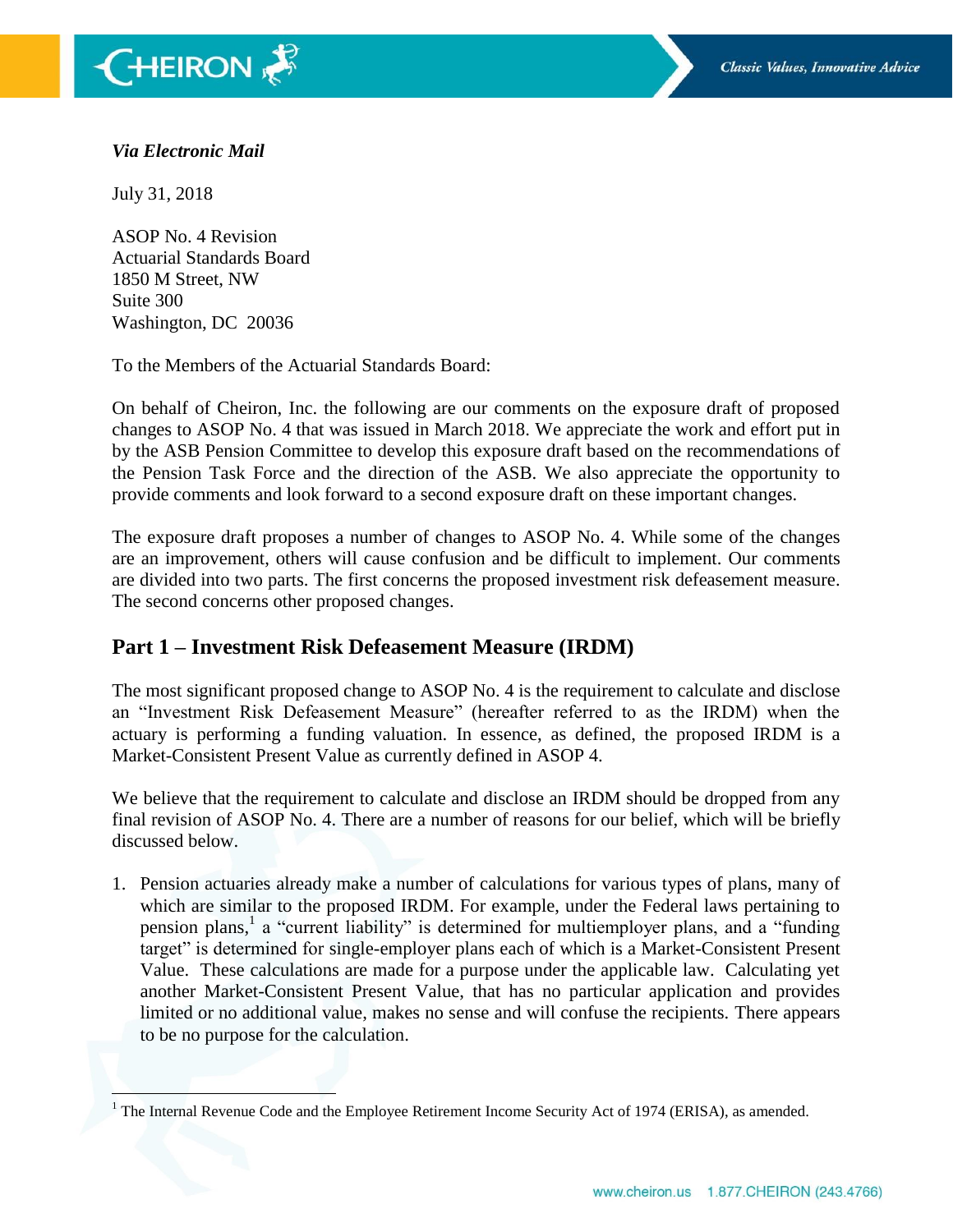Actuarial Standards Board July 31, 2018 Page 2

- 2. The IRDM requires the actuary to use a funding method that would not otherwise be used for a number of plans. For example, the funding method used for public plans most often is the entry age normal method. However, the IRDM must be calculated under the unit credit method. There is no corresponding value with which to compare the IRDM.
- 3. ASOP No. 51 provides for the assessment and disclosure of risk associated with the measurement of pension obligations. The impact of ASOP No. 51 should be assessed before even thinking about mandating a specific measurement that purports to measure investment risk.
- 4. Since our formation in 2002, we have used projections and stress testing along with other measures to educate trustees and other stakeholders about the risks to which their plans are exposed, enabling them to better manage those risks, most notably investment risk. Based on our experience, we believe stress test projections are better, and that the IRDM is not the most important and useful measure of investment risk. We are concerned that its required disclosure will inhibit the understanding and management of investment risks rather than help.

There is no evidence that the disclosure of an IRDM would help. Current liability has been calculated and disclosed for multiemployer plans since 1987, and we discern no impact upon the management of investment risk due to that disclosure.

Public sector defined benefit plans have been under attack from various directions. The attacks have relied upon market value type measures to portray public sector plans as unaffordable.<sup>2</sup> We are concerned that the critics will seize upon the IRDM as the "one true measure" of the liability and continue to mislead the public when most public plans can never be forced to settle their obligations. In the long run, the requirement for an IRDM will hurt, not help, the reputation of the actuarial profession.

- 5. Public sector plans are required by Governmental Accounting Standards Board (GASB) statements 67 and 68, as modified, to provide liability values using both an interest rate one percent higher and one percent lower than used in the valuation. The required "+/- 1" values already allow estimation of the liability at other rates.
- 6. The IRDM makes use of an "accrued benefit." Many plans will not have a set definition of accrued benefit. The accrued benefit is a defined term in ERISA. It is not a defined term for plans not subject to ERISA. For such plans, determining what is the accrued benefit presents conceptual and legal challenges that go far beyond the actuary's scope in his or her assignment. Consider, for example, a public plan that promises a benefit based upon final average pay and years of service and that cannot be changed for current employees, even for

 $\frac{1}{2}$ For example, one author merely compared the current asset values to the estimated value of current benefits earned without considering that contributions were ongoing. (Even worse, another paper compared the actuarial accrued liability as if it were a current value of benefits instead of a cumulative measure of past normal costs to non-cumulative current revenues to claim that pension benefits were increasing faster than revenues, and blamed the plan sponsor for increasing pension benefits.)

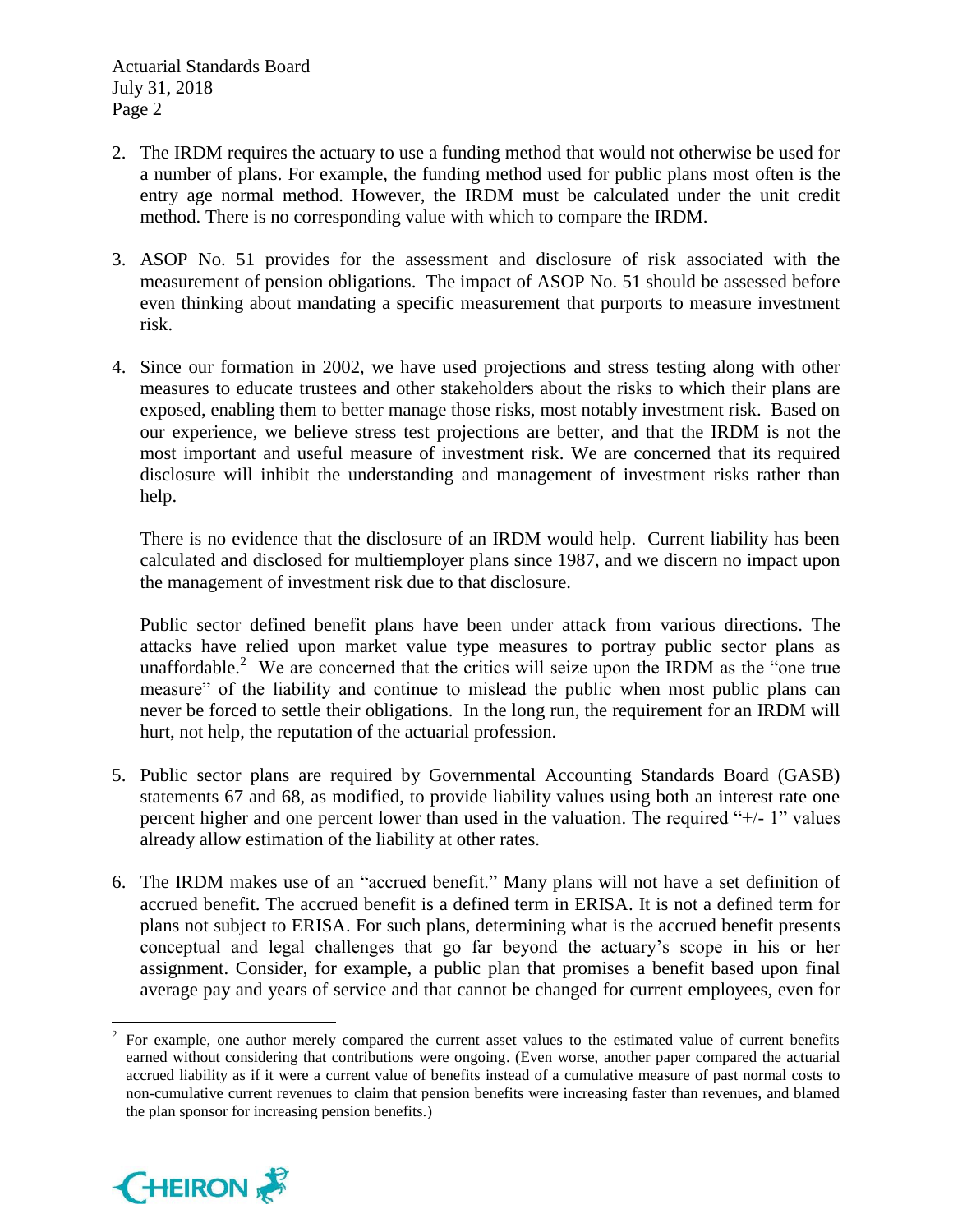the future, under the state constitution. Is the accrued benefit based upon years of service to date and current pay, years of service to date based upon future pay, or some other measure? A public plan may also provide a cost of living adjustment (COLA), and by combining a long-term COLA assumption with observed short-term yields, the value of the COLA could be grossly overstated. As another example, consider a multiemployer plan that provides that the benefit is a dollar multiplier for each year of service, but that the multiplier at the end of the two-year period after the termination of service will be used if it has increased.<sup>3</sup> In essence, a participant is promised a benefit for service to date based upon a multiplier that is set in the future.

7. The proposed IRDM presents a misleading picture of variable benefit plans where the benefit is adjusted for investment performance. Under variable benefit plans, investment risk is shared with the plan participants by benefit adjustments.  $4\overline{ }$ 

# **Part 2 – Other Proposed Changes**

The proposed changes to ASOP 4 in sections 3.14 and 3.16 are overly prescriptive and lead to the development of a detailed rulebook. However, we have suggestions for modifications of those detailed rules if the ASB insists upon this approach. We also suggest an alternative approach that avoids writing a rulebook into the standards, and instead defines criteria for an actuarially determined contribution (ADC) to be considered reasonable.

# Amortization Methods – Proposed Section 3.14

Proposed Section 3.14 would provide guidance on amortization methods selected by the actuary. It would require that the amortization method either produce payments that exceed nominal interest on the unfunded actuarial accrued liability, or satisfy a number of conditions. The conditions are (a) that payments do not increase, or do not increase more rapidly than expected covered payroll, and (b) the payments fully amortize the unfunded actuarial accrued liability within a reasonable time-period. A reasonable time-period depends on the consideration of a number of factors.

Many amortization methods determine the amortization period separately for identified portions of the change in unfunded actuarial accrued liability and a separate amortization base is set up.<sup>5</sup> This is often referred to as "layered amortization." We suggest that the conditions of Section 3.14 be applied separately to each portion of the unfunded actuarial accrued liability with its own amortization period. This is important because, over time, as one amortization base becomes fully amortized (such as a base for an experience gain); the net payments required by the remaining bases may exceed the increase in covered payroll. The combination of layers may also result in temporary negative amortization even though each individual layer does not.

 $<sup>5</sup>$  Separate bases may be required under ERISA for certain types of plans, and have been in the past.</sup>



 $\overline{a}$ <sup>3</sup> The undersigned has seen one such plan, which still exists.

<sup>&</sup>lt;sup>4</sup> Recently, the Society of Actuaries recognized our work with the state of Maine as a winning submission to its *Retirement 20/20* Call for Models for Public Pension Plans Contest. See https://www.soa.org/pressreleases/2018/retirement-20-20/.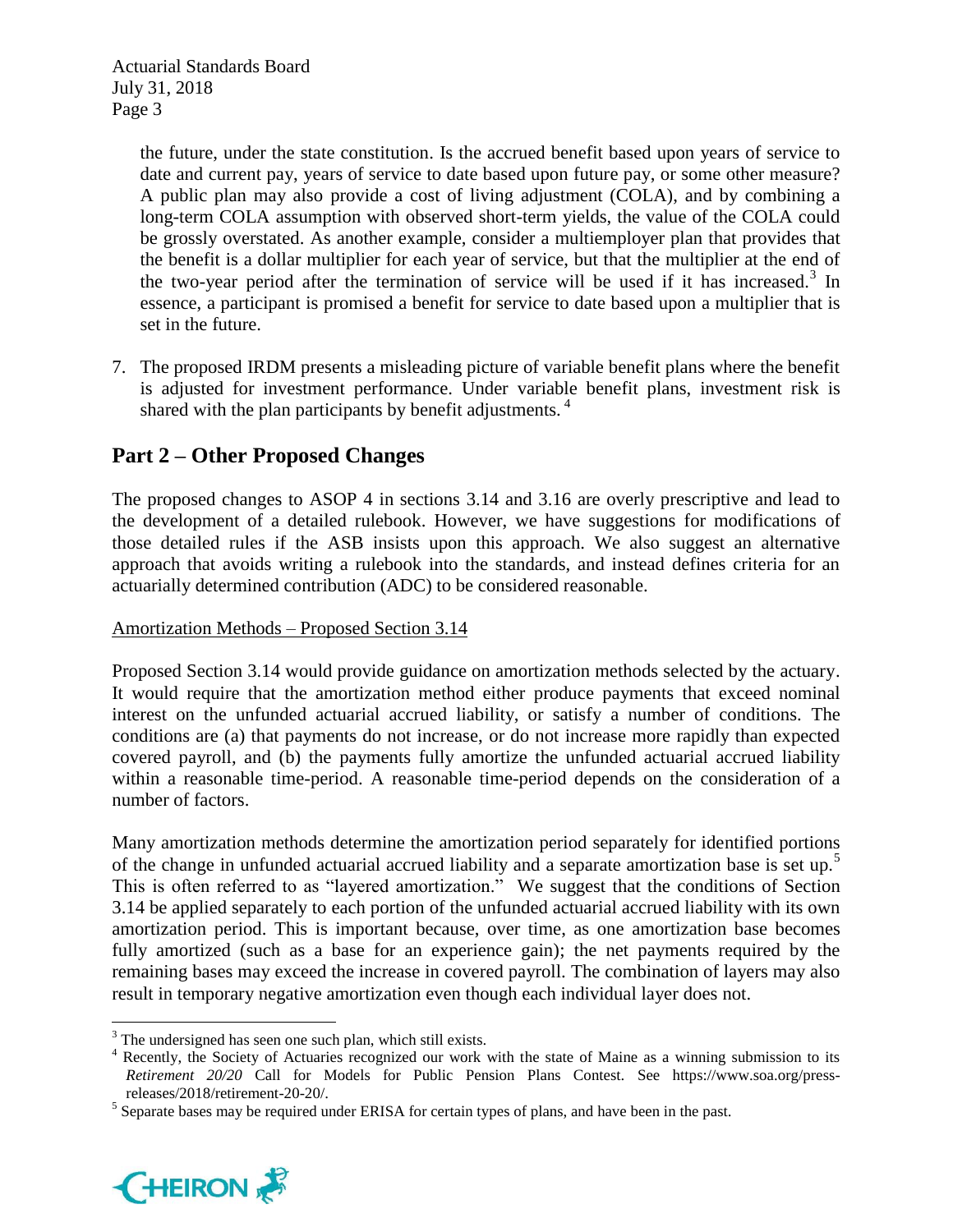Actuarial Standards Board July 31, 2018 Page 4

#### Section 3.20 - Reasonable Actuarially Determined Contributions

Proposed Section 3.20 would require that an actuary performing a funding valuation that does not include a prescribed assumption or method set by law, to calculate and disclose an ADC using a contribution allocation procedure that satisfies a number of conditions. The conditions include a requirement that if an actuarial cost method with individual attribution is used, then the normal cost for a participant should be based upon the plan provisions applicable to that participant. We understand that the intent of the condition in the previous sentence is to preclude the use of an "ultimate entry age normal cost."

Because plans subject to ERISA have at least one prescribed assumption or method set by law, the requirement to make and disclose an ADC does not apply. Thus, it appears that Section 3.20 is directed at plans not subject to ERISA, and is directed at public plans in particular.

Rather than providing detailed rules for each of the components of an ADC (i.e., amortization method, asset smoothing method, and output smoothing method), we think the standard should describe principles to which a reasonable ADC should adhere. Using a framework similar to that in ASOP 44 for asset smoothing methods, we suggest that the ADC be required to meet the following two criteria:

- 1. The ADC is greater than the normal cost plus interest on the unfunded accrued liability (measured on the market value of assets) or is expected to be greater within a sufficiently short period of time, and
- 2. The ADC is expected to pay off the unfunded accrued liability (not surplus) or come within a sufficiently narrow range in a reasonable period of time.

As long as the ADC meets these two criteria, we should not care about the details of the amortization method, the asset smoothing method, or any output smoothing methods. The details of how to construct these methods are better left to practice notes or white papers and should not be a part of the standards of practice.

### Section 3.21 Gain and Loss Analysis

Proposed Section 3.21 would require an actuary performing a funding valuation to perform a gain and loss analysis for the period between the last measurement date and the current measurement date, unless in the actuary's professional judgment, successive gain and loss analyses would not be appropriate for assessing the reasonableness of the assumptions. Proposed Section 3.21 would further provide that, if a gain and loss analysis is performed, the actuary should at least separate the total gain or loss into investment gain or loss and other gain or loss.

We believe that the proposed Section 3.21 should either be dropped from the final revision, or that the requirement be that the actuary should consider whether to make a gain or loss analysis, or should consider whether to separate the total gain or loss into investment components and other components. In many cases, a gain or loss analysis makes no sense. Consider a single-